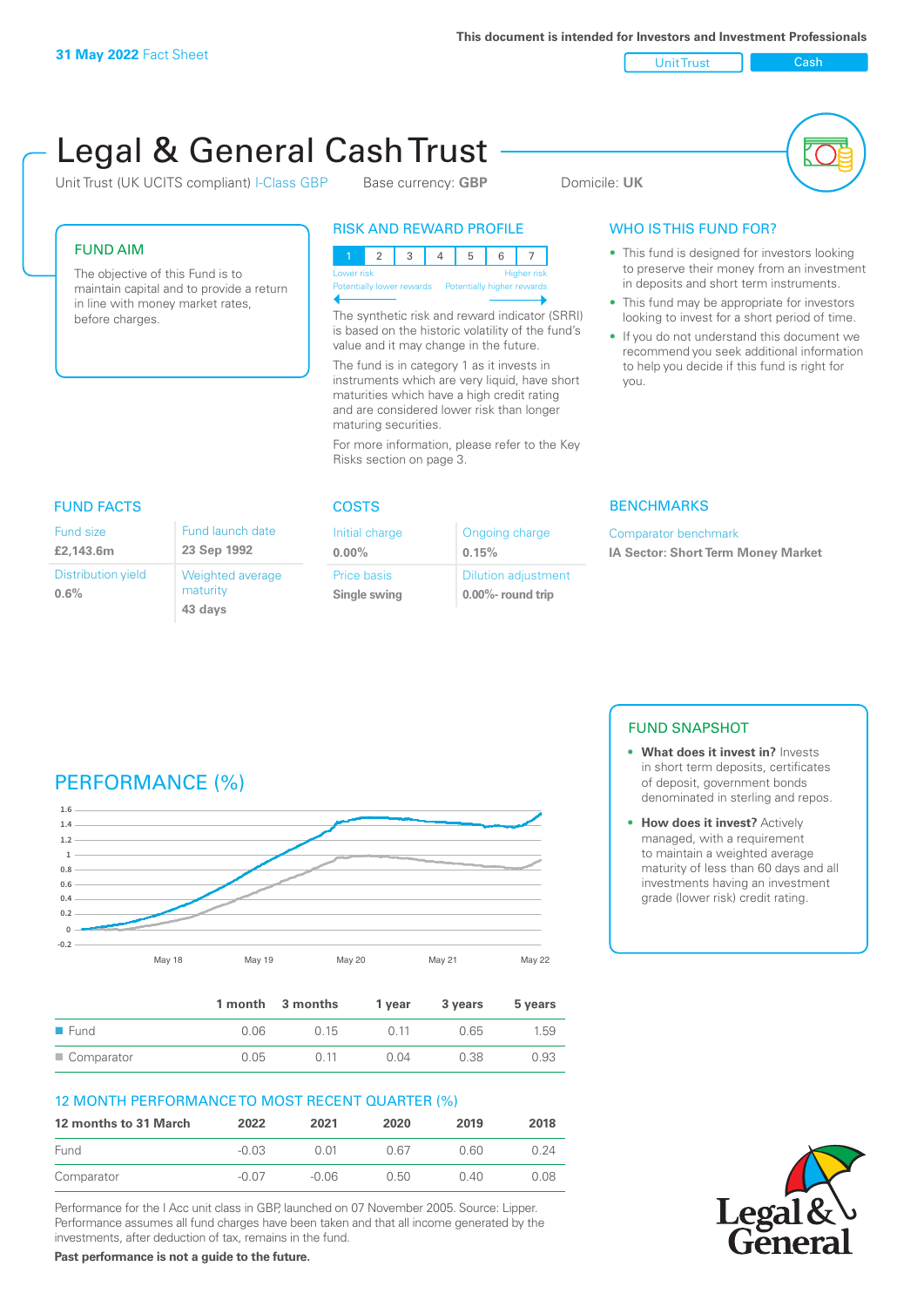# Legal & General Cash Trust

Unit Trust (UK UCITS compliant) I-Class GBP

# PORTFOLIO BREAKDOWN

All data source LGIM unless otherwise stated. Totals may not sum due to rounding.



# CREDIT RATING (%)

| $A-A$                   | 24.3 |
|-------------------------|------|
| $A +$                   | 41.8 |
| $\blacksquare$ $\vdash$ | 31.8 |
| $\blacksquare$ Cash     | 21   |



# $\blacksquare$  0 to 7 days 41.4 ■ 7 days to 1 month 6.1 ■ 1 to 3 months 39.7  $\blacksquare$  3 to 6 months 8.1  $\blacksquare$  6 to 12 months 4.7

## COUNTRY (%)

|                | United Kingdom              | 22 4 |
|----------------|-----------------------------|------|
| ŀ.             | Japan                       | 21.4 |
| $\blacksquare$ | Netherlands                 | 10.4 |
|                | France                      | 8.4  |
| C              | <b>United Arab Emirates</b> | 7.9  |
| ß              | Australia                   | 6.3  |
|                | <b>United States</b>        | 6.3  |
| ¢              | Sweden                      | 4.5  |
|                | Germany                     | 4.1  |
|                | .)ther                      | 8.3  |
|                |                             |      |

Source: Standard & Poor's

# TOP 10 ISSUERS (%)

| Cooperatieve Rabobank UA       | 9.0 |
|--------------------------------|-----|
| Nationwide Building Society    | 9.0 |
| Bank of Tokyo Mitsubishi Ltd   | 9.0 |
| First Abu Dhabi PJSC UK        | 7.9 |
| Mizuho Corp Bank Ltd           | 4.5 |
| Sumitomo Mitsui Trust Bank Ltd | 4.5 |
| Lloyds Bank Plc                | 4.5 |
| Nordea Bank London             | 4.5 |
| DZ Bank AG                     | 4.1 |
| National Australia Bank London | 3.6 |
|                                |     |

# LIQUIDITY MANAGEMENT

Liquidity Management (within Global Trading and Liquidity Management) forms a strategic part of our asset management capability incorporating liquidity management and secured funding.